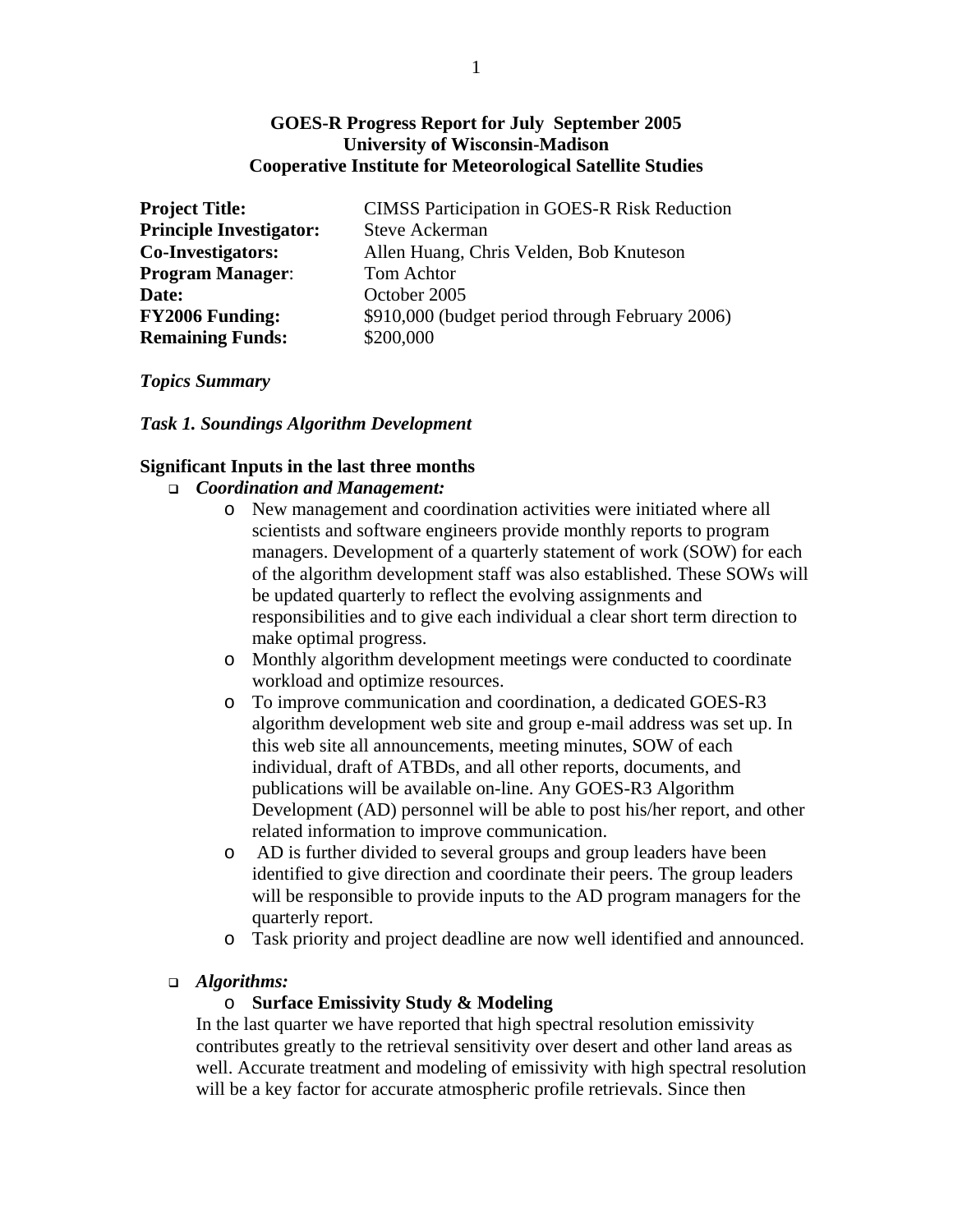progress in the surface emissivity study has resulted the distribution of version 1 of a global gridded emissivity database. This is a step beyond the ecosystembased emissivity dataset.

For general and broad usage the dataset was converted to binary files and a Fortran subroutine was written to extract emissivity for a desired latitude, longitude grid. The code also interpolates emissivity for any wavelength between 3.7 and 14.3 microns. Both a wavelength version of the dataset for users who work with broadband instruments like MODIS, and a wavenumber version for the users of high spectral resolution instruments like AIRS were created. This global gridded emissivity database was beta released to CIMSS and the NOAA/NESDIS Joint Center (JCSDA). The two versions of the database are permanently located on the web, at:

http://thorpex-data.ssec.wisc.edu/UWSSEC/GLOBAL\_EMIS/ or they can be direct access by users with an account from the computer barrage: /mnt/chasm/UWSSEC/GLOBAL\_EMIS

The global gridded emissivity was applied to the SeeBor v3 training dataset and validated with the MODIS MOD07 total precipitable water product using the new gridded emissivity. Improvement was seen over the ecosystem based emissivity used formerly.

#### o **Synergistic Cloud-clearing Algorithm Development**

The viewing angle effects on the cloud-clearing performance was resolved. No explicate angle correction is required. The new processing scheme will use 8 adjacent pairs, same as the original, for cloud-clearing of those view angles that are smaller than 30 degree. For those viewing angles that are greater than 30 degree only the two alone track pairs will be used. As such, the yield will drop slightly, by about 5%. MODIS/AIRS cloud-clearing global statistics are in preparation. Preliminary results indicate interesting insight to the performance and will be detailed in the upcoming quarterly report.

#### o **Cloudy Sounding Retrieval Algorithm Development**

 **Sensitivity of water vapor profile retrieval under the opaque cloudy condition** 

Preliminary study has shown that the information content of water vapor profiles under opaque cloudy conditions is limited, especially when cloud altitude is high. This is not surprising since most of the water vapor is concentrated in the lower part of the troposphere. The use of most of the water vapor channels becomes the center of the processing concept if complementary information from each individual channel can be fully utilized.

#### o **NWP Modeling for Geostationary hyperspectral resolution measurement simulation**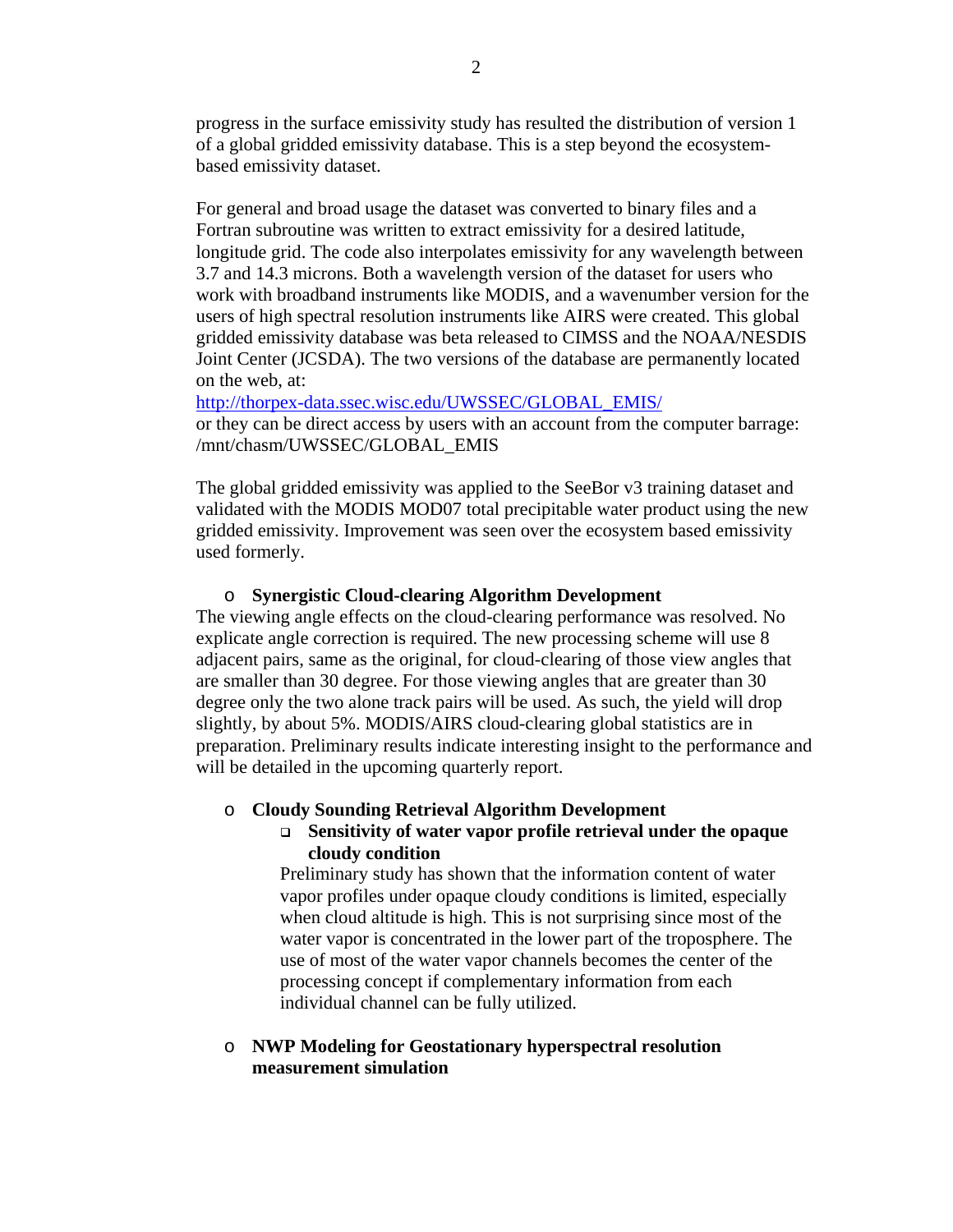- The WRF model was used to generate a simulated atmospheric profile dataset for a case study referred to as the "FULLDISK" simulation. This simulation contains a 1580 x 1830 grid point domain with 8-km horizontal grid spacing that nearly covers the entire geographical region to be observed by GOES-R. The domain extends from the southern tip of South America northward into southern Canada with an east-west distance of ~110º degrees longitude. An hourly dataset was generated for a 6-hour period during this simulation.
- Jason Otkin and Bob Aune attended the WRF-NMM tutorial in Boulder, CO. The WRF-NMM is the NCEP version of the WRF model. Overall, it has some slight advantages compared to the WRF-ARW core (the NCAR version of WRF), but these advantages are outweighed at this time by the lack of sophisticated parameterization schemes. More importantly for our future work, WRF-NMM currently does not contain a data assimilation module. There was talk at the tutorial about releasing a data assimilation package sometime during the next year or two.

## o **Cloudy Forward Model Development**

We are continuing to leverage work under the MURI project in this endeavor. During this quarter the progress is summarized below:

- Continued to evaluate the performance of a two-layer cloud model in the framework of the GIFTS fast model (LY2G).
- Independent but parallel to the LY2G effort, is to conduct cloud property modeling and fast cloudy forward model development independently using SOI approach. In addition, we'll develop a validation procedure to benchmark the performance of the fast model. The validation of fast cloudy model will include the use of LBLRTM and DISORT models to provide the "truth" to validate the radiances computed by the fast model. The fast model under developed will include analytic Jacobians, tangent linear, and adjoint for retrieval and data assimilation.

## *Recent Publications:*

- 1. Wu, X., J. Li, W. P. Menzel, H. L. Huang, K. Baggett, and H. Revercomb, 2005: Evaluation \*\*of AIRS cloud properties using MPACE data, G*eophysical Research Letters*.
- 2. Eva E. Borbas, Suzanne Wetzel Seemann, Allen Huang, Jun Li, Paul Menzel: Global profile training database for satellite regression retrievals with estimates of skin temperature and emissivity. ITSC 14 Poster paper.

## **Plans for Next Three Months**

 Generate a 24-hour dataset of FULLDISK simulation using WRF model. The simulation contains a 1580 x 1830 grid point domain with 8-km horizontal grid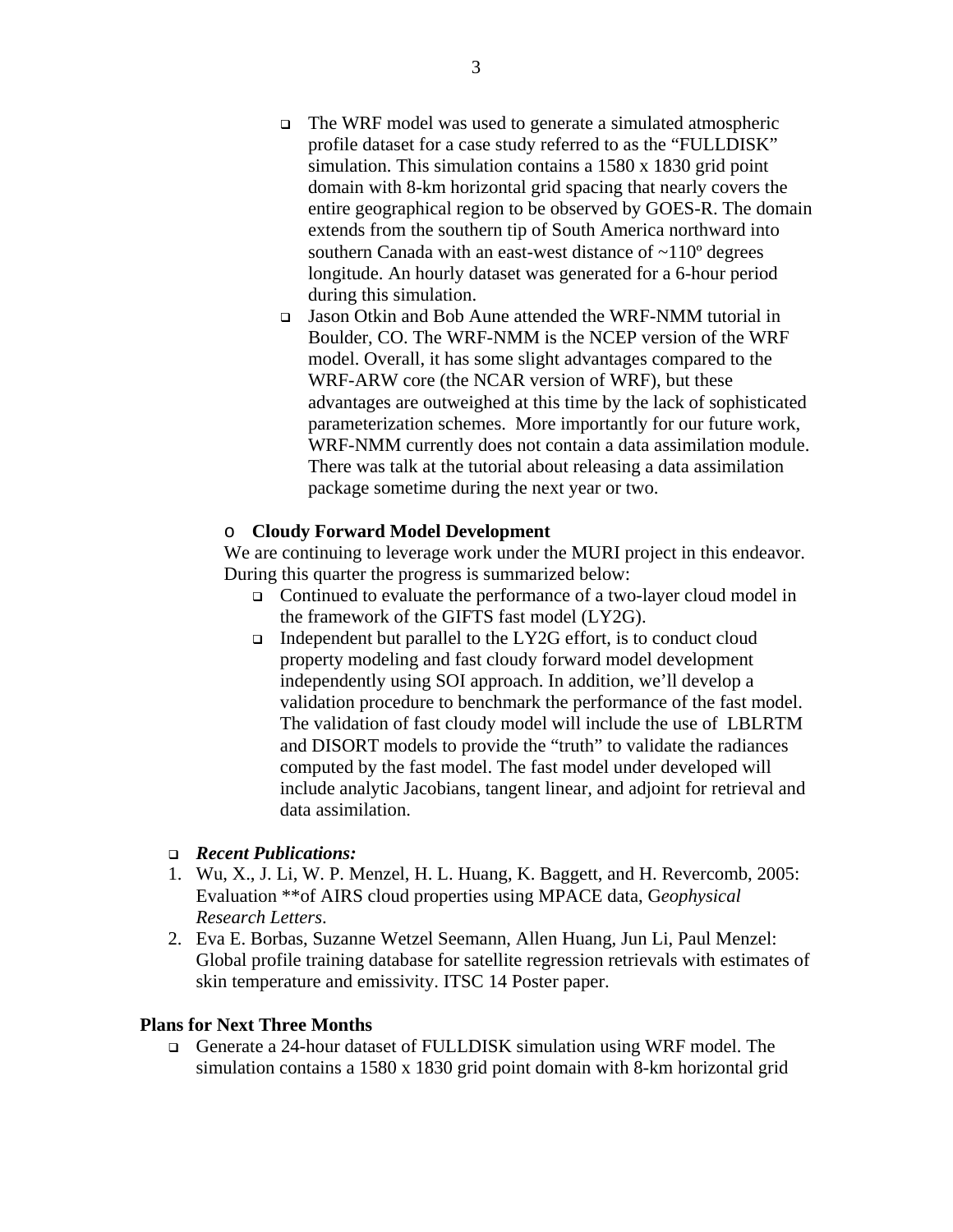spacing that nearly covers the entire geographical region to be observed by GOES-R.

- **Prepare a journal article that documents the WRF numerical modeling work in** support of forward model and retrieval algorithm development.
- Continue to verify two-layer cloudy forward model performance and prepare article for publication.
- Continue analyzing cloud-clearing performance using one day of MODIS/AIRS global data.
- Continue to refine ATBDs and use latest ATBD to guide algorithm development and implementation.
- Expand the global gridded emissivity by including data from multiple years of MODIS (MOD11) observed land surface emissivities.
- Include the AIRS retrievals of emissivity in the derivation of the global gridded emissivity database.
- Implement CIMSS developed Hyperspectral IR CRTM for the efficient and accurate calculation of IR radiance spectra for sensors such as GIFTS, AIRS, CrIS, and HES that is consistent with microwave approach adopted by JCSDA.

## *Task 2. Preparation for Data Assimilation*

## **Significant Inputs in the last three months**

Work completed by Florida State University (FSU) under the supervision of Prof.

- X. Zou, our GOES-R3 subcontractor, during this quarter is summarized below:
- Channel selection for improved QPFs
- $\Box$  Development of the adjoint of a cloudy radiative transfer model
- □ Conduct OSSE

We completed a high-resolution simulation of the severe convective initiation that occurred on 12 June 2002 during the International  $H_2O$  Project (IHOP) intensive observing period to an extended the 4-km forecast domain, with 300 X 300 horizontal grid points and 54 vertical layers. Simple ice explicit moisture scheme (Dudhia scheme with no cumulus parameterization), MRF planetary boundary layer scheme and RRTM radiation scheme were used in the model integrations. Similar parameterization schemes have been used to simulate the same case by Otkin (2004) except the OSU land surface model scheme.

## **Adjoint sensitivity analysis**

We continue to access the relative sensitivity of radiance to temperature and water vapor mixing ratio at different vertical levels by way of GIFTS forward model and its adjoint model. Figure 1 gives an example showing the relative sensitivity of radiance at channel 533 (892.5818 cm<sup>-1</sup>) to the temperature and water vapor mixing ratio profiles. It is noted that the sensitivities of radiance to temperature are much larger than the sensitivities of radiance to water vapor mixing ratio. This actually is true for all absorb channels including the water vapor channels. It is also noted that the maximum values of relative sensitivity profiles are found in the low troposphere. The IR window channel observes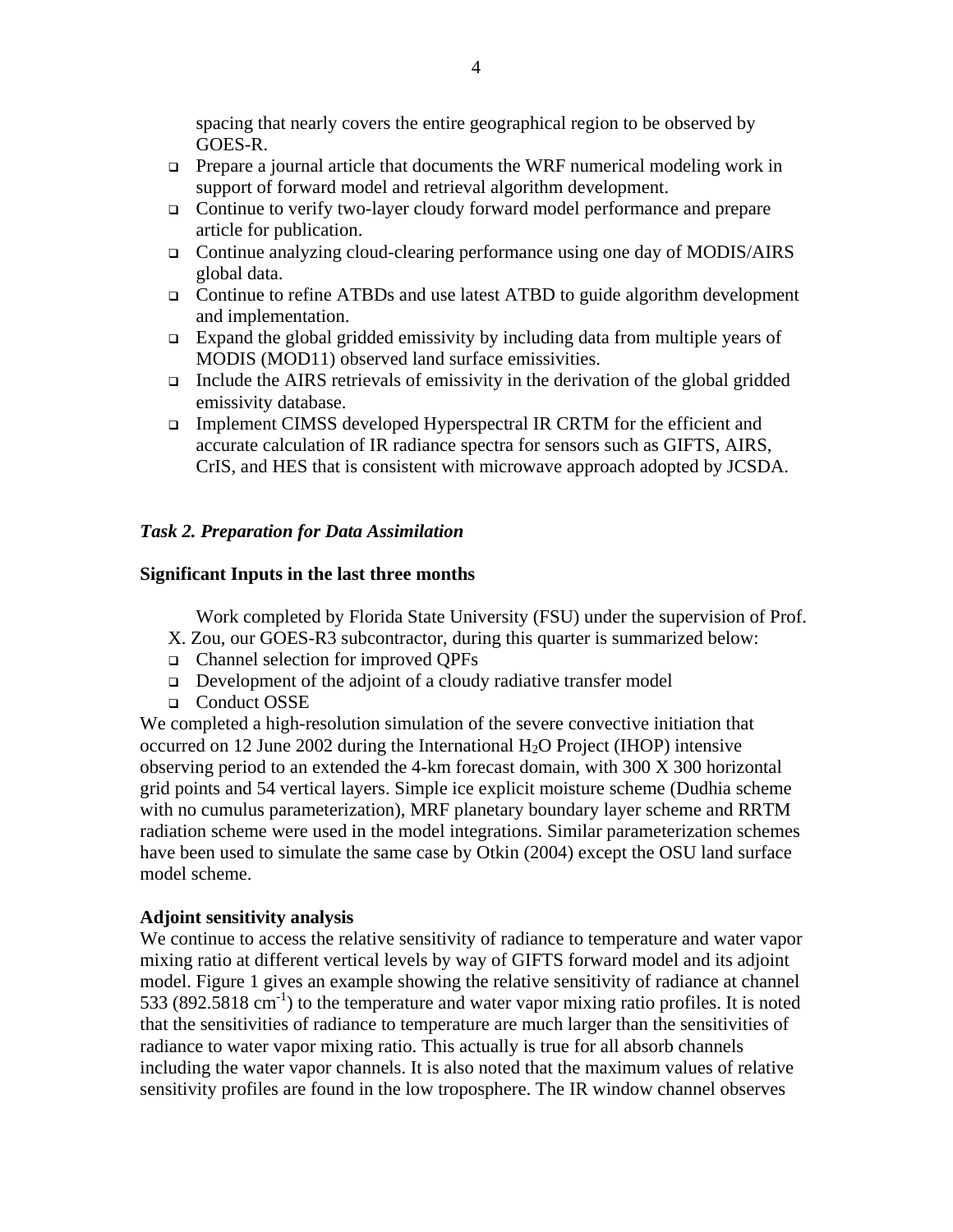the surface radiance (temperature) for the clear-sky atmosphere, and therefore contains useful information about the location and initiation of the severe precipitation area. Vertical oscillations of maximum sensitivity and variations of radiance sensitivity to mixing ratio at hourly time scales are also noted in Fig. 1. Although the vertical level of maximum value of sensitivities of radiance is consistent with the maximum weighting function (figure omitted), the advantages of adjoint sensitivity study are the abilities of (i) separating sensitivity to temperature from that to water vapor as well as (ii) providing profile-dependent maximum sensitive regions.



Figure 1. Relative sensitivities (left panels) and average relative sensitivities (right panels) for the 533 channel (wavenumber  $892.5818 \text{ cm}^{-1}$ ) to (a-b) temperature and (c-d) mixing ratio at a clear-sky point for the period from 2100 UTC 12 June to 0600 UTC 13 June.

 *Publications:*  N/A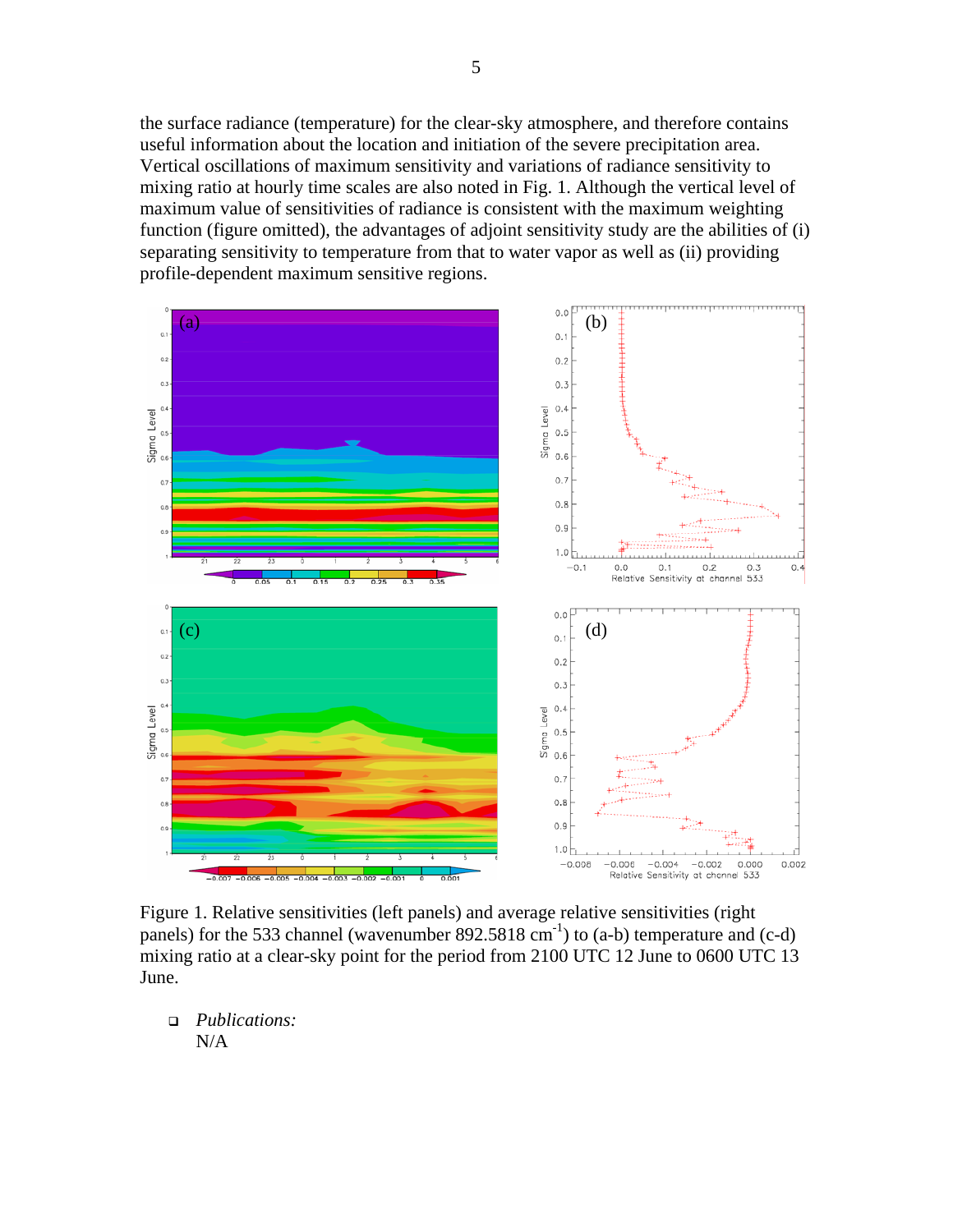## **Plans for Next Three Months**

Prof. Zou of FSU will continue to perform the following activities during the next quarter:

- Channel selection for improved convective QPF one way to optimize data assimilation approaches for HES;
- Development of the tangent linear and adjoint operators of a cloudy radiative transfer model (RTM); and
- Observing system simulation experiments (OSSEs) (e.g., data assimilation using simulated HES data), aiming at assessing full information content of HES for NWP data assimilation by taking advantage of time continuity of HES, and identifying risks and potential problems associated with assimilation of HES data.

# *Task 3: GOES R Winds*  **Project Title:** GOES-R3 Winds **Principle Investigator:** Velden

Very little work was done on GOES-R winds in this reporting period. A new dataset was recently provided by the algorithm group for the ATReC case that includes AIRS cloudcleared or flagged retrievals. The winds group will attempt to re-derive AIRS winds with these new retrieved moisture fields in the next quarter.

# **Significant Accomplishments in the last three months**

None this quarter

# **Plans for Next Three Months**

The new set of cloud-cleared AIRS retrieval moisture fields for the ATREC case study completed in the last reporting period will be used to re-derive the height-resolved winds and assess the quality.

# *Task 4: GOES-R Ground System Design and Studies*

## **Significant Accomplishments in the last three months**

Proposed activities for the third quarter of 2005 involved development of the toolset for automatic generation of processing code, along with a final development push for the various algorithms making up a demonstration GIFTS pipeline, resulting in prototype testing runs of the pipeline using early versions of a simulated GIFTS dataset.

Work during this quarter focused on updating and finalizing the architecture and design of the processing pipeline, and on writing updated versions of the individual algorithms. Much of the work focused on fleshing out the metadata associated with the processing, a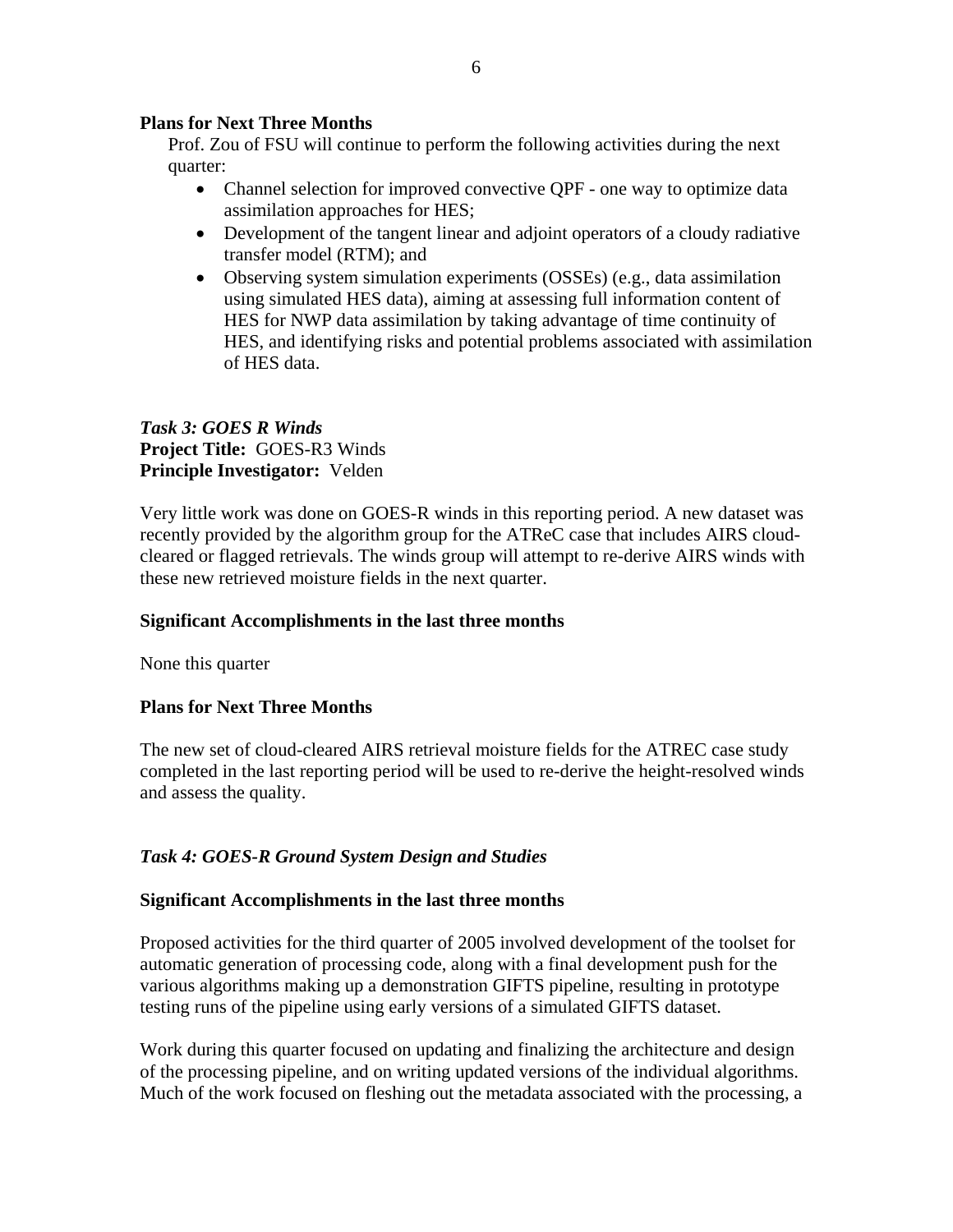task which was begun in the previous quarter. This involved more research into metadata formats, as well as selection of technologies and prototyping of code for handling the metadata as it passes through the processing system. Specific tasks included adapting a data dictionary architecture, previously successfully employed in other SSEC interferometer processing programs, to the GIFTS processing system. Also, the various capsules written in earlier stages of the project were updated to reflect the most recent state of the interfaces.

Unit and functional testing of both the interfaces and of the assembled pipelines were performed throughout.

During this reporting period, results from the above research were presented at the poster session of the 25th anniversary symposium held by the Cooperative Institute for Meteorological Satellite Studies (CIMSS) in Madison, Wisconsin on July 14. An in-depth poster was also presented at the Earth Systems X session of the SPIE meeting in San Diego, on July 31-August 1. A companion manuscript, "Data Processing Suite for GIFTS Testing" was published in the Proceedings of SPIE, volume 5882. Figure 1 shows details of the new capsule design that was described in that manuscript.

## **Plans for Next Three Months**

Work will focus on the large-scale data simulation effort, with the intent of finishing the generation of 24 hours worth of simulated GIFTS radiances from a near-full disk scan pattern.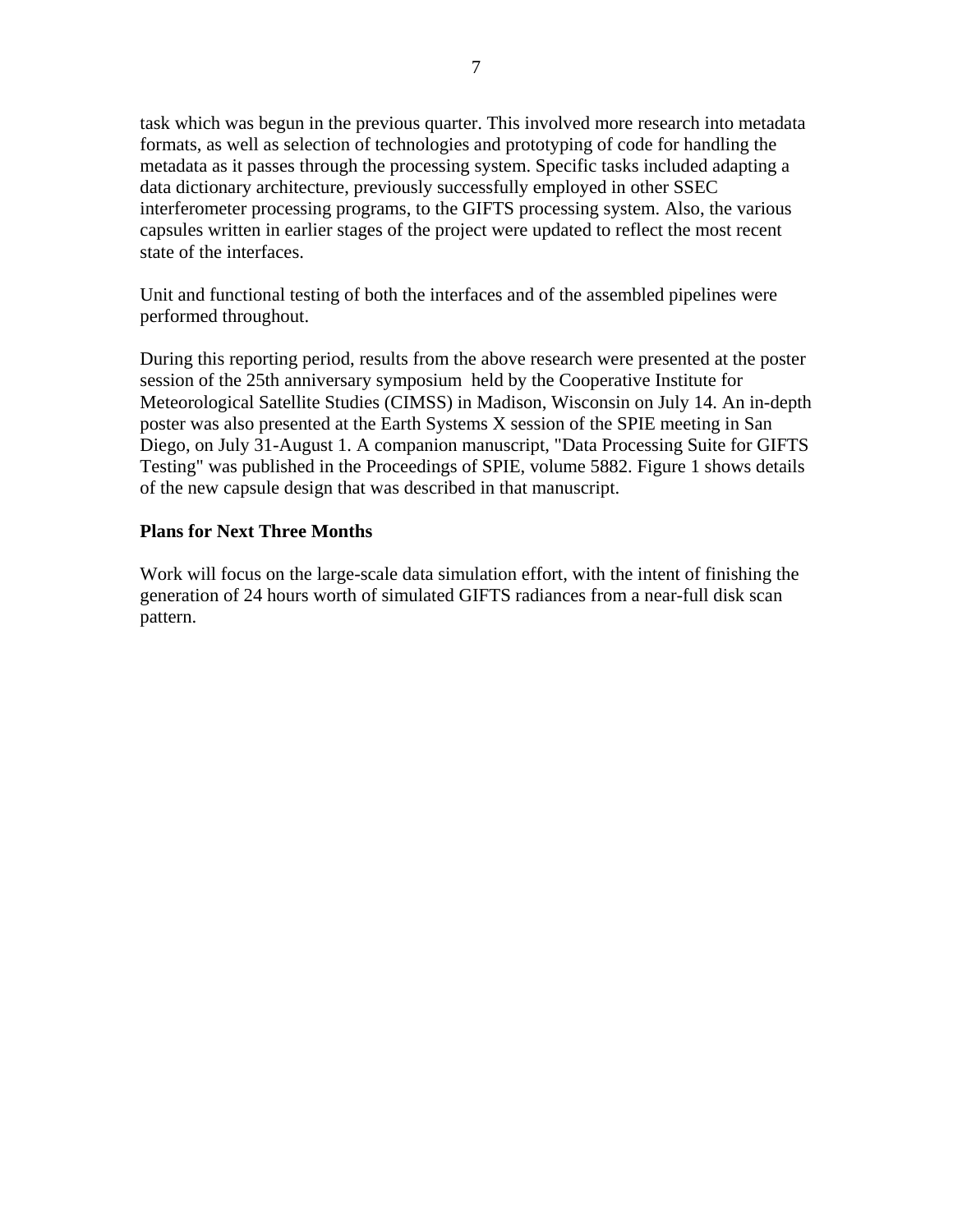

Figure 1. Capsule environment and interfaces, GIFTS processing system, August 2005 version.